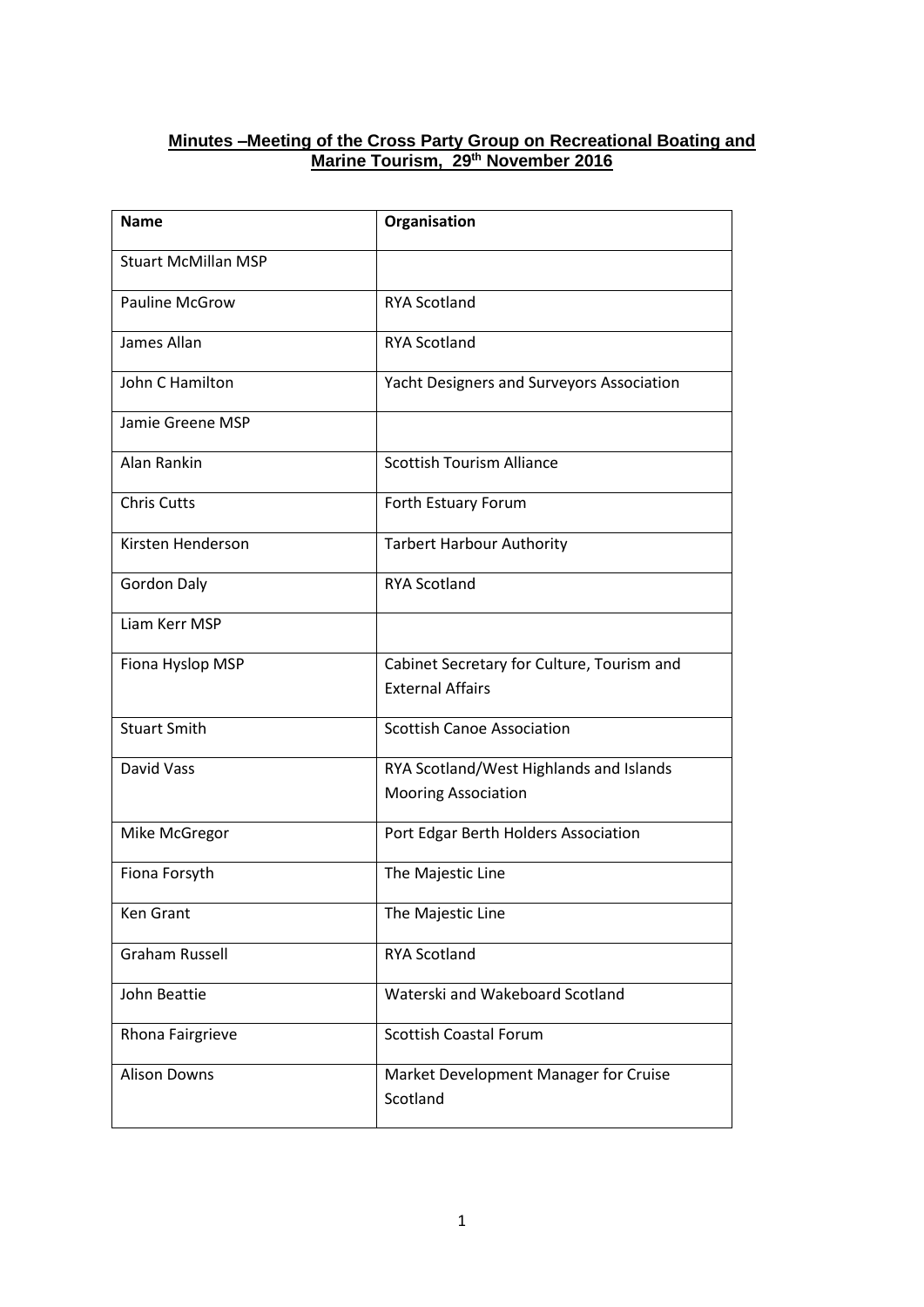| <b>Richard Walsh</b>     | Tourism and Major Events Division           |
|--------------------------|---------------------------------------------|
|                          | Direc7torate for Culture, Tourism and Major |
|                          | Events                                      |
|                          |                                             |
| <b>Alison Harris MSP</b> |                                             |
| Robbie Wightman          | <b>Scottish Coastal Rowing Association</b>  |
|                          |                                             |
| Andrew Rendle            | <b>Scottish Coastal Rowing Association</b>  |
| <b>Marc Crothall</b>     | <b>Scottish Tourism Alliance</b>            |
|                          |                                             |
| Lesley Benfield          | Lochaber Chamber of Commerce                |
|                          |                                             |
| <b>Emelie Devenport</b>  | <b>Scottish Environment Link</b>            |
| <b>Esther Brooker</b>    | <b>Scottish Environment Link</b>            |
|                          |                                             |
| James McLachlan          | Forth and Clyde Canal Society               |
|                          |                                             |
| David Adams McGilp       | VisitScotland                               |
| Alvin Barber             | <b>Cramond Boat Club</b>                    |
|                          |                                             |
| <b>Adrian Shield</b>     | Royal Forth Yacht Club                      |
|                          |                                             |
| Alison Lomax             | Hebridean Whale and Dolphin Trust           |
| Aileen Monk              | <b>British Marine Scotland</b>              |
|                          |                                             |
| Matthew Leitch           | <b>Assistant to Stuart McMillan MSP</b>     |
|                          |                                             |
| <b>Tom Brock</b>         | <b>Scottish Seabird Centre</b>              |
| Maggie Maguire           | Calmac Ferries Ltd                          |
|                          |                                             |
| <b>Richard Millar</b>    | <b>Scottish Canals</b>                      |
|                          |                                             |
| <b>Paul Bancks</b>       | The Crown Estate                            |
| Simon Limb               | <b>British Marine Scotland</b>              |
|                          |                                             |
| David Pougher            | <b>British Marine</b>                       |
|                          |                                             |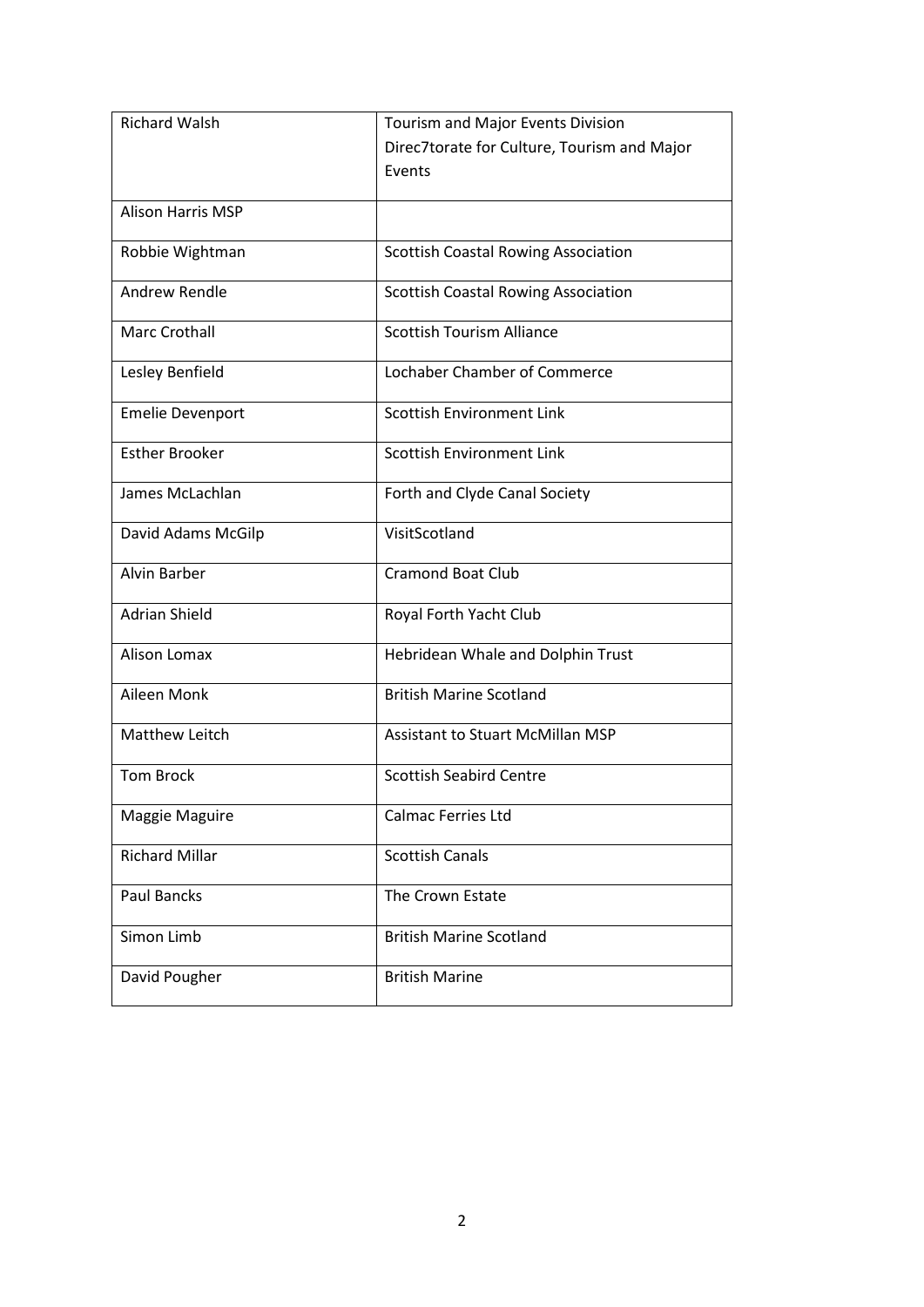# **APOLOGIES**

| <b>Name</b>               | Organisation                         |  |  |
|---------------------------|--------------------------------------|--|--|
| Andy Carnduff             | <b>Forth Yacht Clubs Association</b> |  |  |
| Robert Kitchin            | Portavadie Marina                    |  |  |
| Chris O'Brien             | Lochaber Chamber of Commerce         |  |  |
| <b>Martin Latimer</b>     | <b>British Marine Scotland</b>       |  |  |
| Wendi Cuffe               | <b>Dumfries and Galloway Council</b> |  |  |
| Maureen McMillan          | Moray Firth Partnership              |  |  |
| Fergus Duncanson          | <b>RYA Scotland</b>                  |  |  |
| <b>Ruth Briggs</b>        | Forth Estuary Forum                  |  |  |
| Donald McLaren            | Clyde Yacht Clubs Association        |  |  |
| <b>Richard Alexander</b>  | <b>Cruise Scotland</b>               |  |  |
| <b>Euan Black</b>         | University of Highlands and Islands  |  |  |
| <b>Daniel Steel</b>       | Sail Scotland                        |  |  |
| Jackie Baillie MSP        |                                      |  |  |
| <b>Lewis McDonald MSP</b> |                                      |  |  |
| Andy McKenna              | Chair, Thomas Telford Corpach Marina |  |  |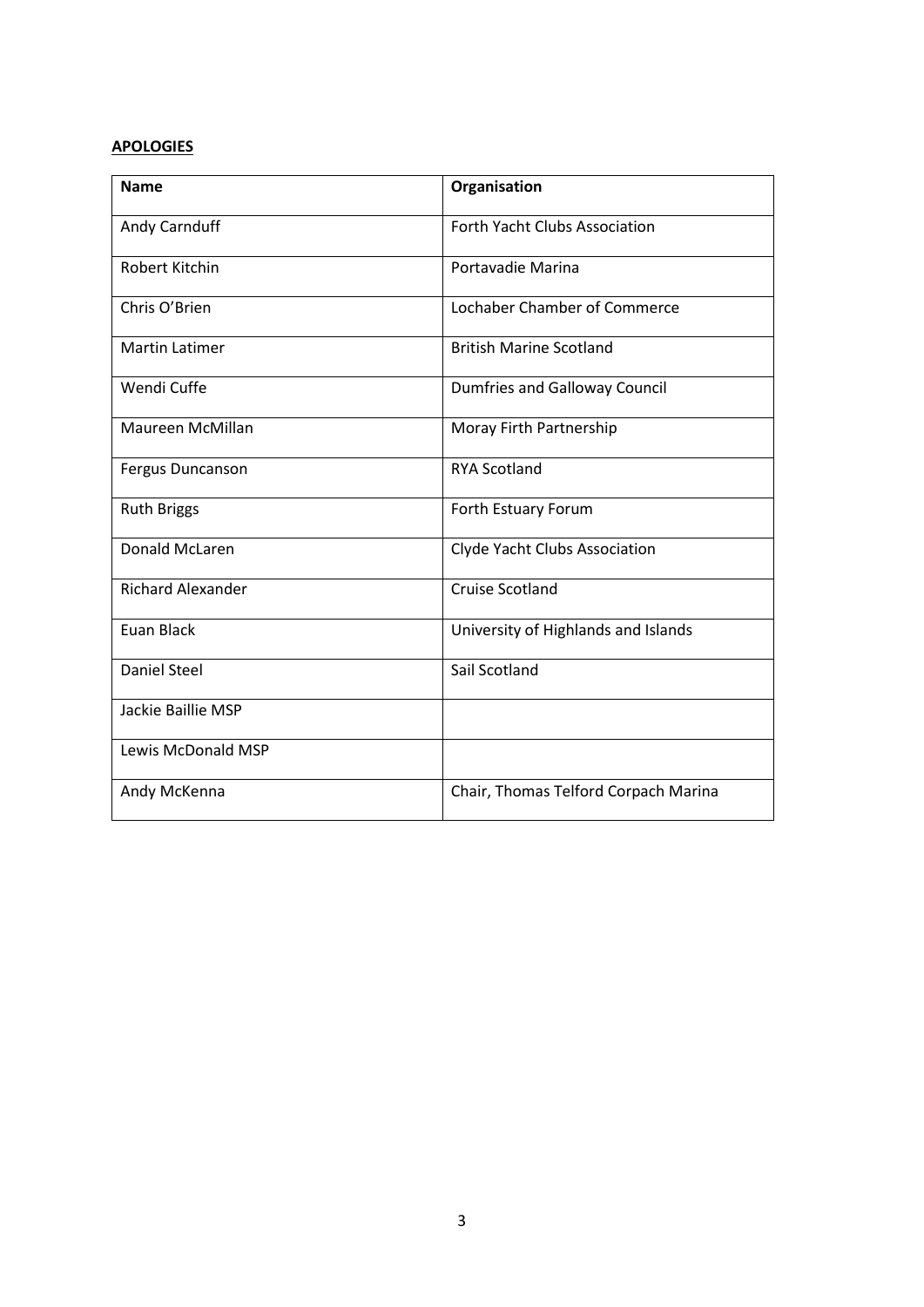#### **Welcome and Apologies**

Stuart McMillan MSP, Convenor of Cross Party Group on Recreational Boating and Marine Tourism welcomed everyone to the meeting and to the Scottish Parliament and introductions were made round the table.

## **1. Minutes and Action Points from last Meeting**

The minutes were approved as an accurate record with the following changes to be made.

- $\circ$  Item 5. John Finnie instead of Swinney and L McArthur instead of E McArthur.
- o 6. Serco instead of Cerco.

#### **Proposed: Simon Limb Seconded: Liam Kerr MSP**

#### **2. David Pougher, President of British Marine**

DP gave his thanks to SMCM for inviting him to speak on the work of the British Marine. DP provided details on his background and stated that he has over 40 years' experience in the marine tourism industry. The British Marine team are delivering from a UK base with a world leading boat show that covers all legal/training and regional aspects. He further stated that British Marine are seeking continued support and they intend to visit their associations and members over the next 8 months.

DP reported that British Marine are working in the following areas –

- Engagement with government
- Have met with their counterparts in House of Commons, MPs and House of Commons to clarify the value of the marine industry. The industry is worth £2.96 billion pounds with equipment is worth £264 million. Exports are worth £900 million.
- British Marine work with 31,000 people and 4500 businesses.
- On Wed 30<sup>th</sup> November there will be a meeting with the Department of Trade and Industry and British Marine Scotland will share information on this. There are 2 income streams, the boat shows at London and Southampton. The Southampton Boat Show has seen a rise in visitor numbers. £235,000 has been re-invested into British Marine membership. The London Boat Show is looking positive and has a myriad of activities. British Marine are looking for support to help generate interest and encourage people to promote and support the shows and have a one company approach. British Marine have clear commercial scrutiny and there is a clear strategy to take this forward and we need to look at participation as there is a skills gap. British Marine are working with companies to attract apprentices to our industry. DP stated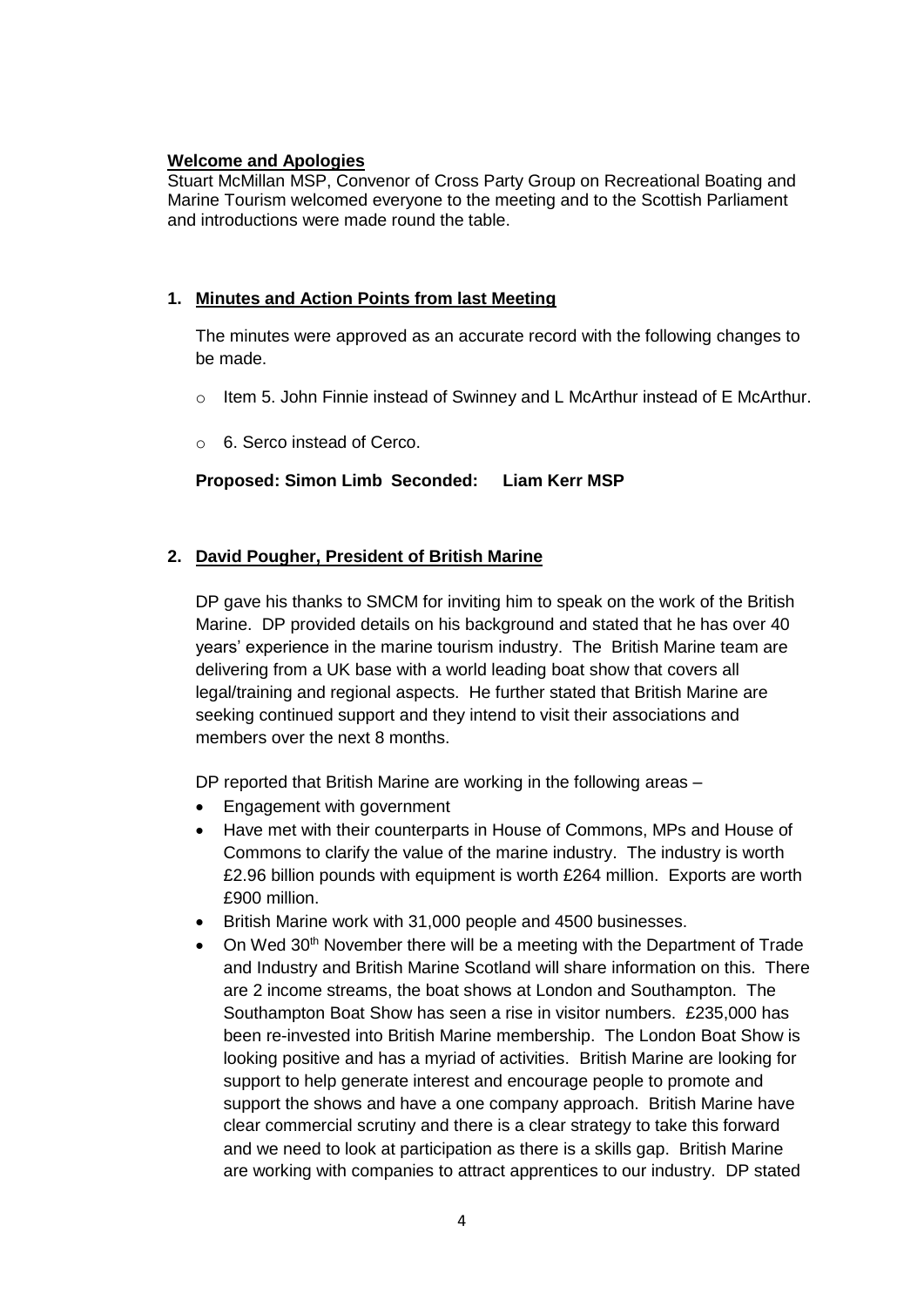that there is lots to do and he gave his thanks to their fellow stakeholders for their support.

There then followed an opportunity for questions.

SL stated that there are major international events and Scottish companies that exhibit their services to an international audience and we market as a whole.

RF asked whether the environmental service was still going and are British Marine involved with the Green Blue and is there a combined strategy? DP stated that they are happy with what they have achieved and there is a cohesive partnership with RYA/Green Blue.

DP stated that in July 2016 there was a Chairman's briefing and a Council meeting is due to be held in February 2017 to inform them of developments and reiterated that we are focussed on doing things for membership.

SL stated that the Green Blue, British Marine and RYA run their own initiative and it is funded by British Marine/RYA and the Crown Estate and also supports recreational boaters. SL suggested doing a presentation at a future meeting.

Liam Kerr MSP stated that he has attended boat shows in the past and asked if there was a Scottish Boat Show. SL stated that there is Scotland's Boat Show that is held at Kip in October of each year, he stated that it has proved challenging to attract more shows in Scotland.

SMCM explained that he sits on the European Committee. SMCM asked if British Marine are feeding into official committees and encouraged them to feed into the Scottish Parliament Committees too.

SMCM thanked David Pounger for his attendance and his presentation to the meeting and stated that there is an open invitation to him to attend future Cross Party Group meetings.

## **3. Fiona Hyslop, Cabinet Secretary for Culture, Tourism and External Affairs**

Fiona Hyslop introduced herself to the CPG members as Cabinet Secretary for Culture, Tourism and External Affairs. She further explained that she is the first cabinet secretary for tourism and emphasised that this is a key economic sector and we require to mobilise resources across the government. She is very interested in the apprenticeships and skills area. In the case of coastal rowing activity this sector has grown. There are a range of members in CPG and this reflects the potential of the sector. There is blue traffic of all sizes and each visitor contributes and we require to develop authentic experiences. The Cabinet Secretary reported that she has attended a debate in the Parliament today on the implications of the EU Referendum and are looking at the reaction from the various sectors. There are 20,000 culture sites.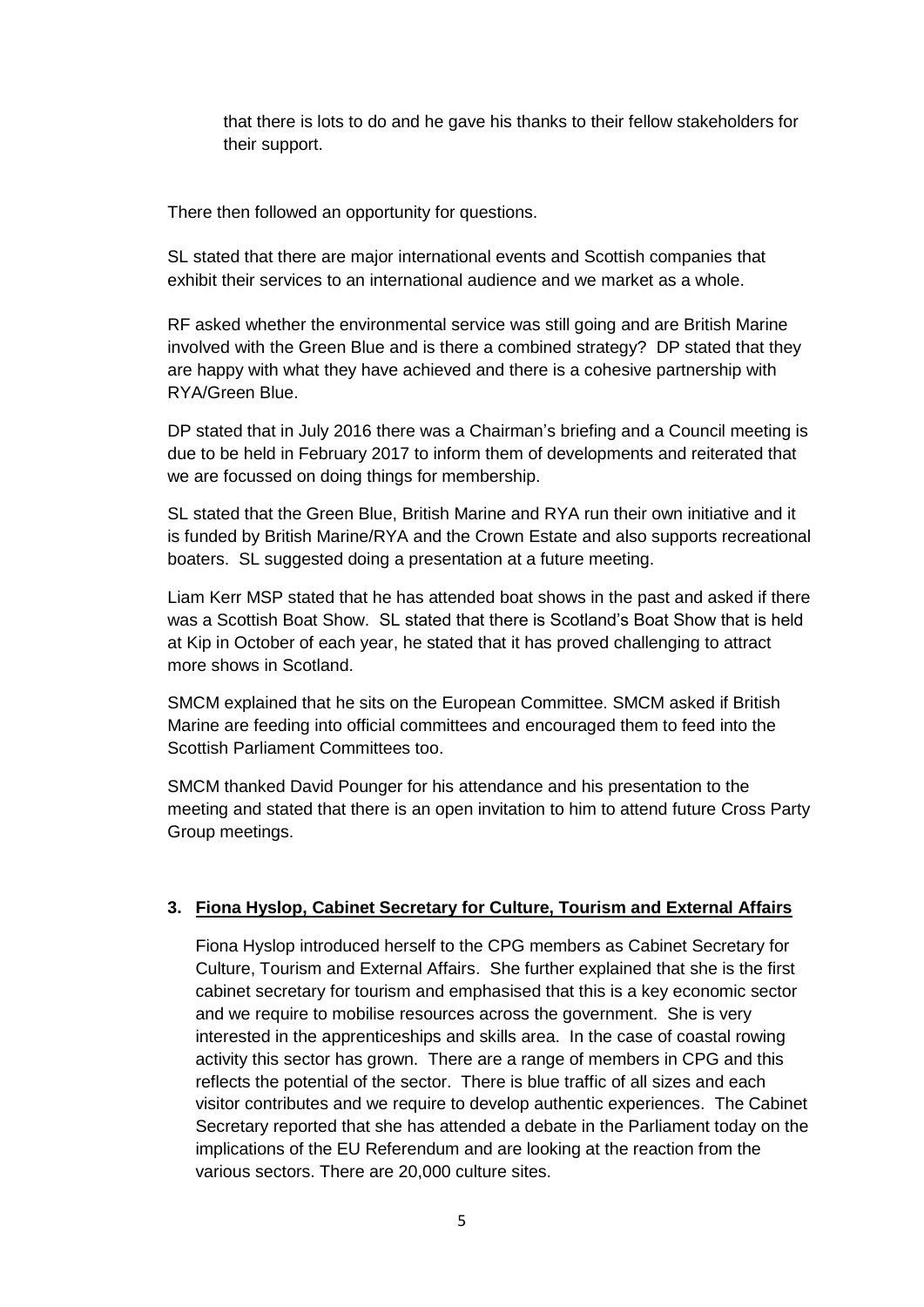The Cabinet Secretary reiterated that boat shows are important and we should look at attracting good events to Scotland. All are distinct day trips and have potential for coastal activities. Visit Scotland visitor surveys indicate what drives people to various areas. The Marine Tourism Strategy recognises our near visitors help support and build these connections. FH reported that 29<sup>th</sup> November is European Tourism Day that demonstrates entrance tourism and culture, jobs and growth.

#### **Cruise Summit**

SMCM reported that he attended Cruise Summit on 16<sup>th</sup> November and reported that there has been 455,000 cruise passengers since 2010 and there is sustained growth. We require to promote communities that can benefit from cruise visits and it is important that we work in partnership. There has been lobbying on restrictions of freedom of movement and we continue to address this with UK government.

An example was given on pontoons in Fort William and that there has been advance bookings from Fred Olsen Yacht bookings. This demonstrates that building of infrastructure can help develop and deliver stepping stones for continued growth.

In Orkney in 2016 there was 126 cruise visits. Destinations can be locally lead e.g. "Spirit of Scotland" and Year of Innovation 2016.

Other events taking place in future years are -

- 2018 Year of Young People grow the demographic.
- 2020 Scotland is a "tourism destination of choice", this will help us to achieve our aim of Marine Tourism Strategy.

There then followed an opportunity for questions –

Liam Kerr MSP stated that he endorsed what the Cabinet Secretary said. He further stated that there has been a report in the Press and Journal with regards to Moray Council increasing their charges on pontoons and harbour moorings. It could have a significant impact and we require to look at how we deal with this. FH stated that we require to identify economic raising but also identify the economic cost too. FH gave an example of heritage site change for museums rather than free cost and have reduced their café revenue.

FH gave an example of the regeneration taking place in Dundee and we require to look at how we use capital investment and have vision and look at how we best promote and share the success stories and learning.

SMCM gave an example of other European cities that incorporate their waterways. FH asked how do we re-discover our maritime heritage. SMCM gave an example of someone who was introduced to taster sessions in his constituency who has gone onto carry on in the sport.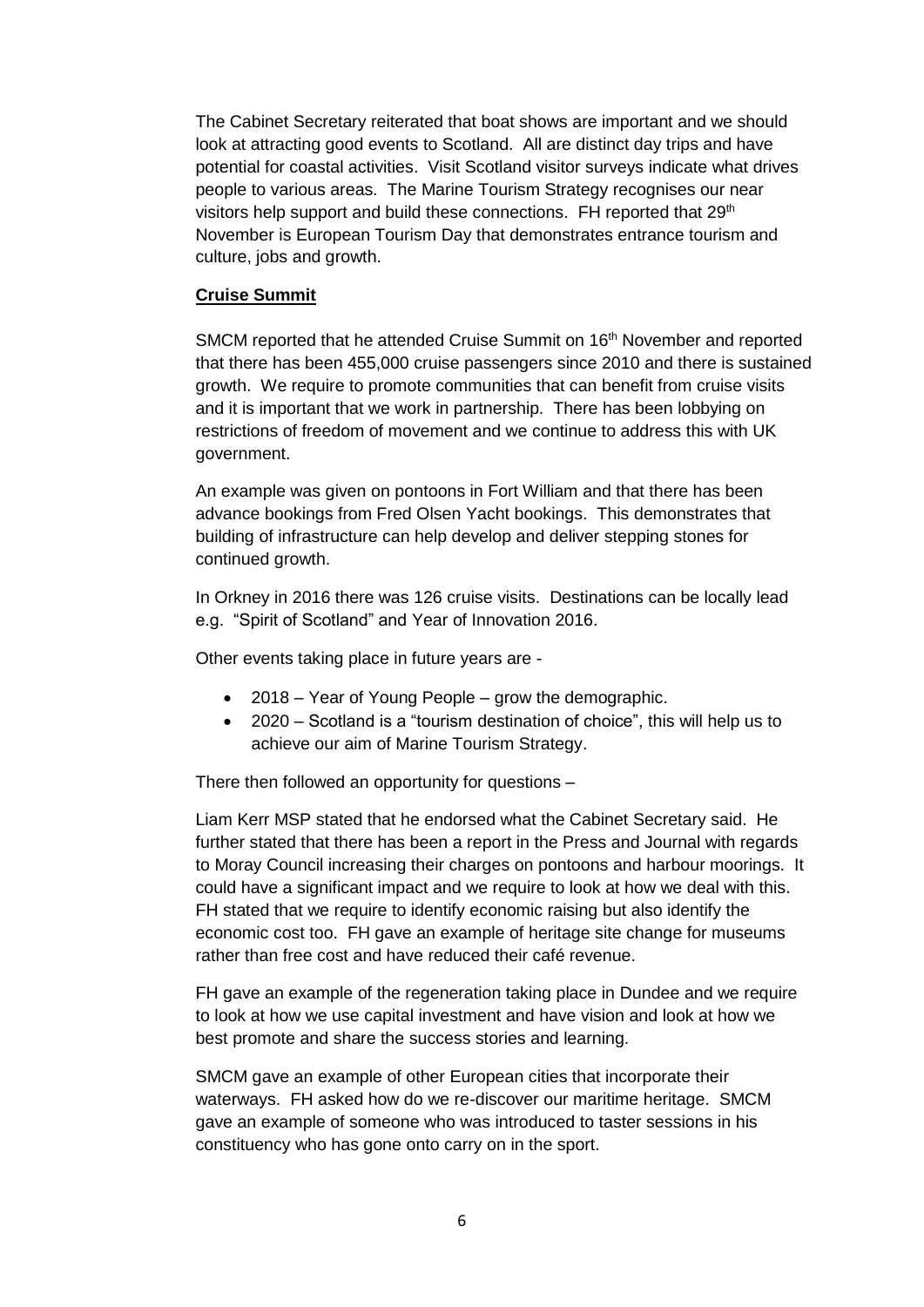The Cabinet Secretary provided an example of a boating building project from Children Scotland at Castlebrae as a good example of cross communication and also provided an opportunity for children to be introduced to the sea.

M Crothall reminded the CPG of the meeting that they had held with Fergus Ewing MSP, Cabinet Secretary for the Rural Economy and Connectivity to look at future years beyond 2018 - "it's all about the water" and we need to look at this theme. The Cabinet Secretary stated that she was very interested in this theme. FH stated that support from CPG would be helpful.

Alvin Barber stated that he has been involved with Edinburgh's water front and enjoyed leisure sailing and commented that it has failed to capitalise with the interface with the sea and will require further assistance from the government.

**Port Edgar Berth Holders Association** – Mike McGregor from Port Edgar Berth Holders Association provided an overview on the developments at Port Edgar Marina and stated that Port Edgar was privatised and there is a redeveloped programme for future development. There has been a complete renovation programme. Edinburgh already has its moorings in place. The Cabinet Secretary stated that she is keen to visit Port Edgar and there will be a great focus on the Forth with the opening of the new Forth crossing.

SMCM gave his thanks to Cabinet Secretary for her attendance and contributions to the meeting.

SMCM stated that there is a willingness to look at opportunities that tie in with the Marine Tourism Strategy.

#### **Marine Tourism Strategy – Alan Rankin**

AR reported that the marine tourism industry is worth £360 million to the Scottish economy, this is 1.5 times the value of the Scottish Golf market and sailing is the single largest sector. The Marine Tourism Strategy was launched in March 2015 and is now in the delivery stage. AR further stated that we offer authentic experiences for the customer journey. There are 44 action points and 10 key projects being checked by members of the Marine Tourism Strategy Development Group. Event Scotland are leading this strand of the Marine Tourism Event Strategy.

SMCM asked if there is anything within the Marine Tourism Strategy that would be a quick win? AR stated that there will be a coding and ranking system to help identify priority opportunities and highlighted the Tay Cities Project. SMCM stated that at the Marine Tourism Symposium we were challenged with taking this forward by Fergus Ewing MSP. AR thanked the members of the Marine Tourism Development Group who gave up huge amounts of time and did a huge amount of work on the strategy. AR advised that there was news just around the corner regarding Visit Scotland and SailScotland marketing that would provide an anchor for marketing.

There then followed an opportunity for questions –

RF stated that Marine Scotland will be reviewing the National Marine Plan in 2017 and asked AK whether he was aware of the consultation so that you can feed into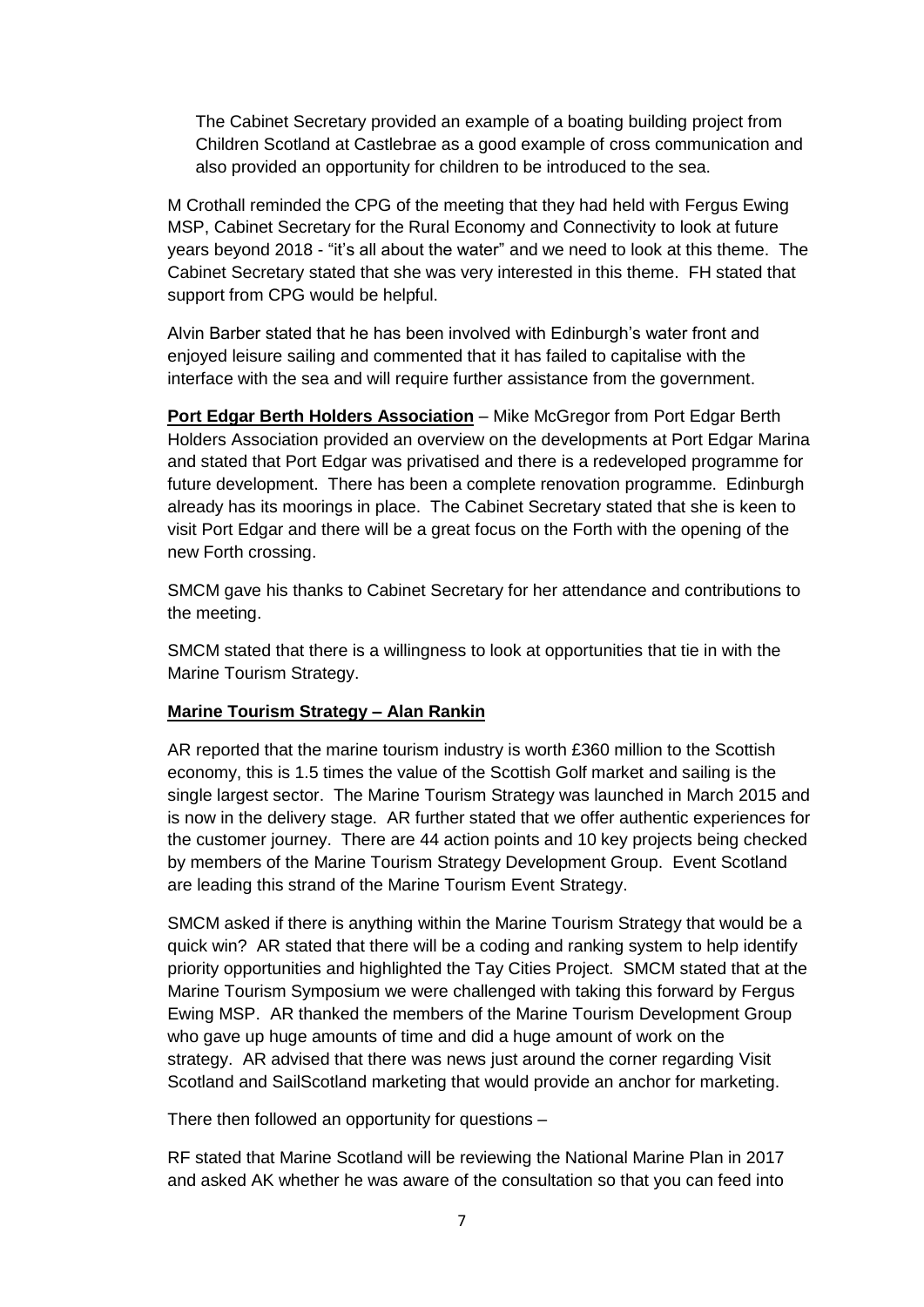data? AK stated that there is an engagement group. Findings have been fed into considerations and we anticipate that there will be significant engagement.

GR reported that Stirling Council are going to put pontoons on the riverside of the River Forth. This will provide a great opportunity for movement of boats up and down the River Forth.

SMCM stated that Fergus Ewing MSP has stated that he is very open to progress and further development within the sector.

AR further outlined the following areas within the Marine Tourism Strategy -

- Marine Tourism skills
- Development skills
- Leadership skills
- **Careers**
- Welcome ashore day courses.
- Business Barometer scoping stage, looking at design of capital key industry trend and supply key intelligence to business.
- The Group has agreed 14 different sectors. The Scottish Tourism Alliance have Marine Tourism proposition. Other initiatives include Marine Tourism 2020 and will speaking at the AGM of Loch Lomond and Trossachs National Park Authority.
- Tay Cities opportunity meeting is arranged with the Tourism Manager.

In 2017 Infrastructure will be considered and an action plan with engagement together with a rational plan with infrastructure for promoting Scotland will be put in place.

#### **4. Marine Wildlife Watching, Link Marine Group, Alison Lomax**

A Lomax outlined the work of the Hebridean Trust that are based in Mull and cover Hebrides and have been working as an operator for over 30 years. (Presentation to follow)

There then followed an opportunity for questions –

Mike McGregor, Port Edgar Berth Holders Association asked is there anything going on in the East Coast. AL stated that Environment Link are looking to widen although it is predominantly the west coast. AL further explained that in the second phase they are going to test in west coast and then will look at whether it will be possible to roll out to another organisations so that it could possibly be widened to east coast. AL stated that WISE does run courses across the whole of Scotland.

SL stated that businesses are doing very well in this area. SL asked about data connectivity and whether the app would work on the west coast? AL stated that the app does work as it works off a satellite and should any connectivity be lost then the app will update automatically once the connection is restored. It was acknowledged that this is a business model that can be replicated.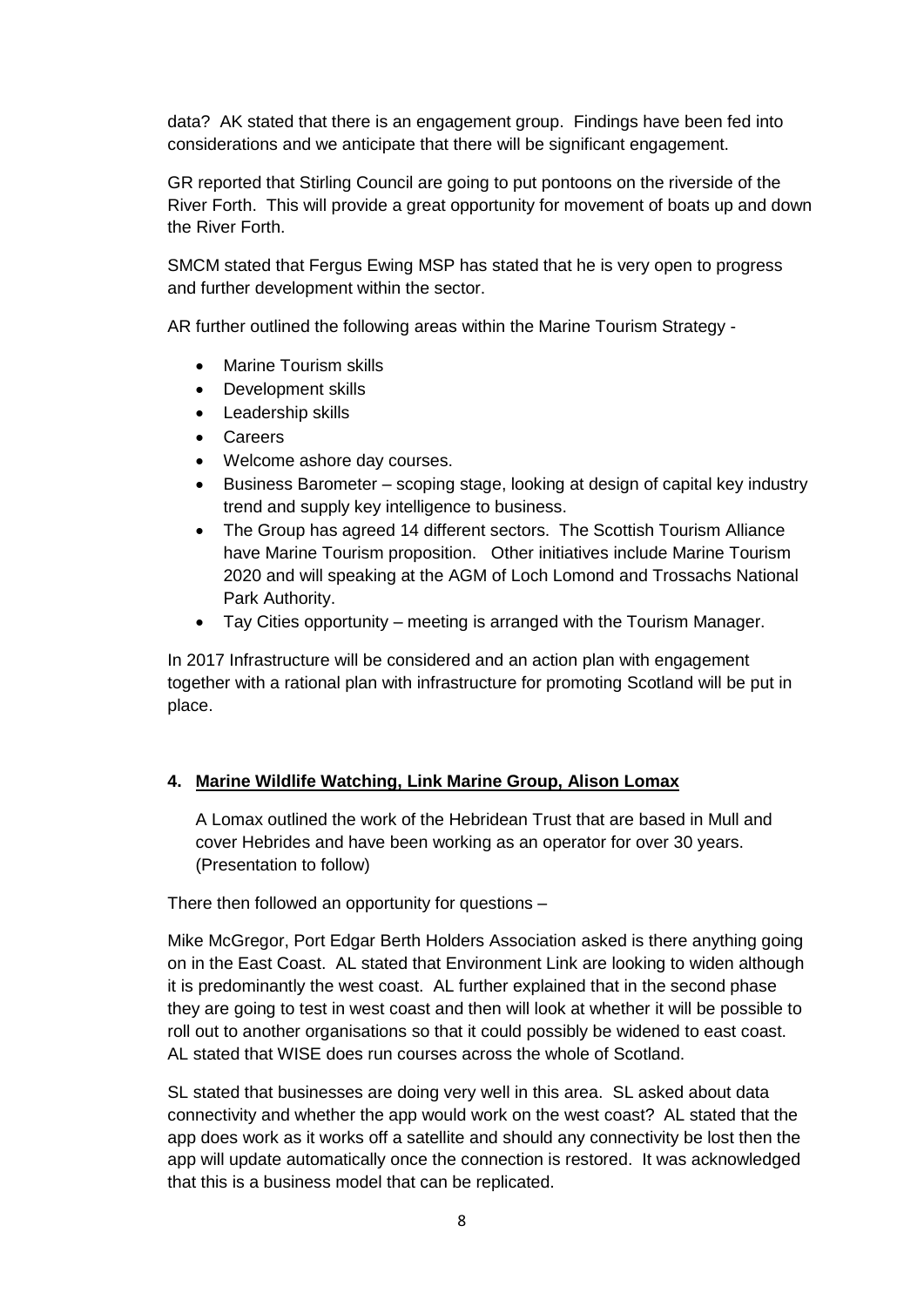SMCM asked about the number of visitors and whether there was any concern that there was too many visitors.

**Action: A Lomax will check the survey questions and feedback to SMCM.**

# **5. Social Media**

SMCM asked Claire Adamson MSP about the rules about Facebook.

CA explained that she is the Convenor of the Cross Party Group for Accident Prevention and Safety Awareness and stated that she has looked into this and there are no rules against use of social media however after deliberation they decided that they did not want to hold the responsibility for this and decided to trial a hashtag instead.

**Decision: The CPG members agreed that we continue with hash tag rather than using Facebook and Twitter.**

## 6. **Marine Activity Event**

SMCM provided an outline of the responses received re the proposed Marine Activity event.

# **Action: PM to circulate responses and then a further discussion will take place at the next meeting. PM to add "Marine Activity Event" as a focus topic to the next agenda.**

Maggie Maguire provided an overview of her rationale for the suggestions that she put forward and explained that it can work over a wide geographical area. MM stated that she is happy to take questions on her suggestion.

## **Action: PM to pass on MM's contact details to the CPG members.**

GR stated that it would be useful to get a diary of events from Event Scotland so that we can tag on to a suitable event that is already scheduled. DAM will pick this up through the Marine Tourism Strategy Development Group.

## **Action: DAM to circulate Events plan in advance of the next meeting.**

#### **Action/Decision: It was also agreed that this should take place after elections have taken place on first Thursday in May.**

SMCM reiterated that if CPG members wish to raise issues, please contact politicians and parliamentary committees.

## **National Marine Centre and Exhibition Centre.**

This is moving forward.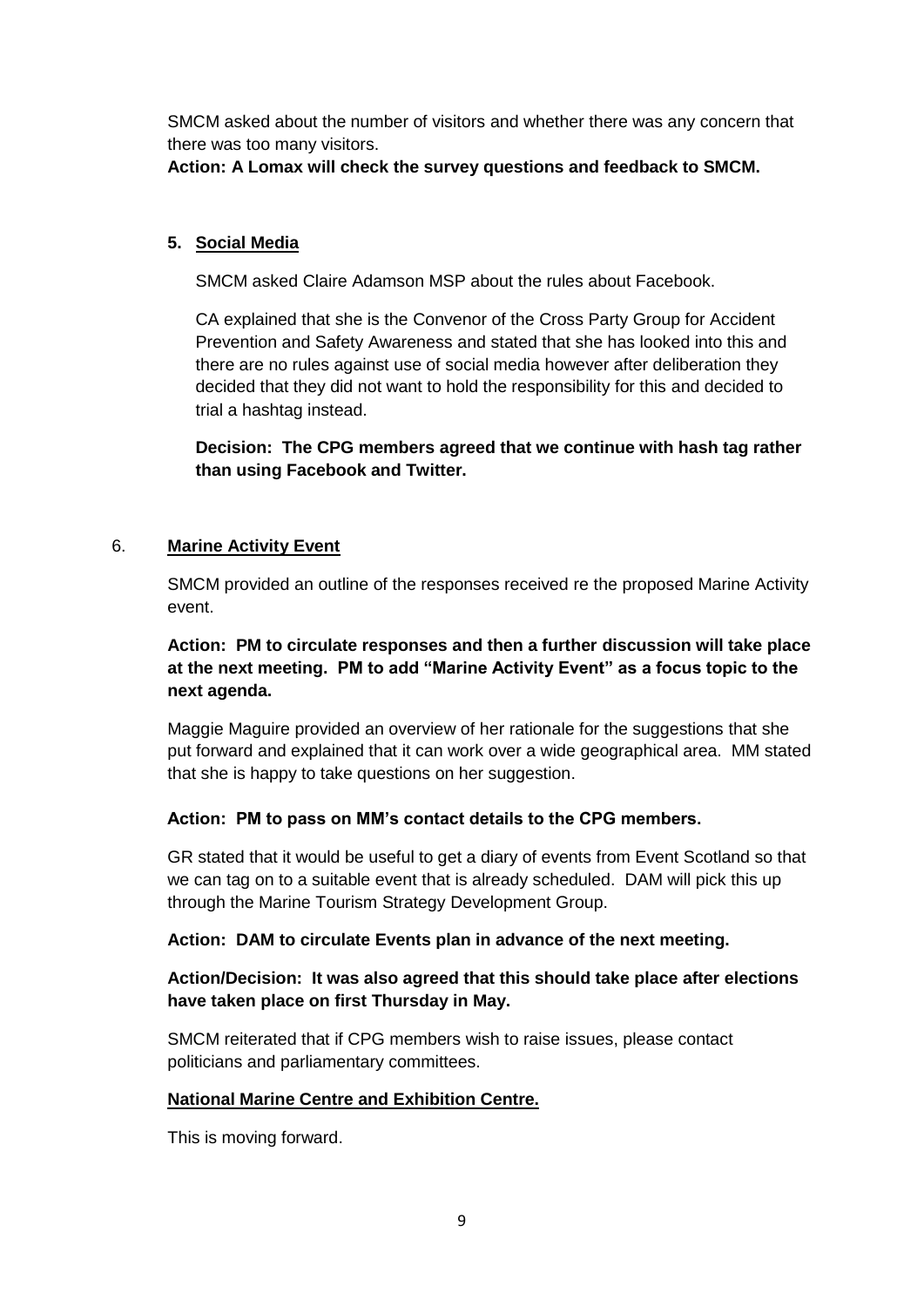# 7. **Update on Crown Estate – Paul Bancks**

PB reported that the Scotland Act 2016 transfer to the Ministers secondary legislation. In April 2016 the interim body will be a statutory organisation and it is anticipated that the formal consultation will go out by mid-December. Primary legislation will supersede the Executive Board. The Interim Chair is to be announced imminently.

There will be a separate Scottish division and PB encouraged members to participate in the consultation. SMCM echoed PB's comments and would encourage members to liaise with their MSPs, local Council candidates and take up the opportunity to feed into the consultation.

**Action: PM to circulate Consultation link to CPG once available.**

# **8. AOCB**

RF reported that Marine Scotland and the SCF had been made aware of a contract let to ABPmer by the Marine Management Organisation to gather data on marine recreational activities. Marine Scotland had suggested that the same methodology as had been used for the SMarTS work in 2015 be flagged up, so there could be a level of consistency on both sides of the border."

**Action: It was agreed that this should be added as an agenda item at a future meeting.**

## **9. Future Business**

It was agreed that the following items be added to the agenda for the next meeting.

- Data Rhona Fairgrieve
- Marine Event Proposal to be added as a focus topic

SMCM requested that the agenda have less items to enable more in depth discussion.

The meeting closed and SMCM gave this thanks to everyone for their attendance. The meeting closed with vote of thanks to the Convener.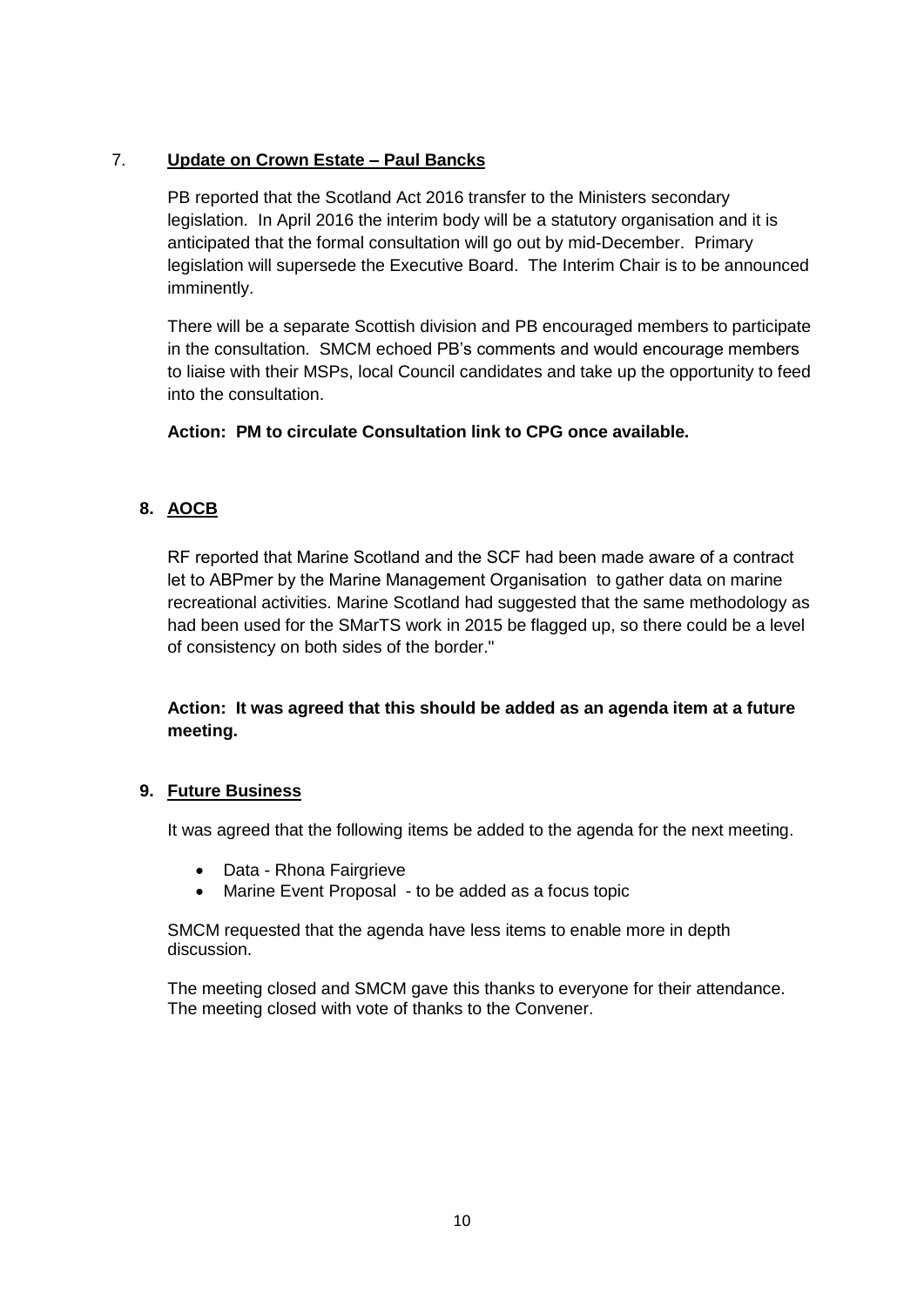# **SUMMARY OF ACTIONS/DECISIONS**

|    | <b>Actions</b>                                                                                                                          | Resp.      | <b>Date Raised</b> |
|----|-----------------------------------------------------------------------------------------------------------------------------------------|------------|--------------------|
|    |                                                                                                                                         |            |                    |
| 1. | <b>Social Media</b><br>Decision: The CPG members<br>agreed that we continue with hash<br>tag rather than using Facebook and<br>Twitter. | <b>ALL</b> | 29/11/16           |
| 2. | <b>Marine Activity Event Proposal</b>                                                                                                   |            |                    |
|    | PM to circulate responses<br>and then a further<br>discussion will take place at<br>the next meeting.                                   | P McGrow   | 29/11/16           |
|    | PM to add "Marine Activity<br>Event" as a focus topic to<br>the next agenda.                                                            | P McGrow   |                    |
|    | PM to pass on MM's contact<br>details to the CPG<br>members.                                                                            | P McGrow   |                    |
|    | DAM to circulate Events<br>plan in advance of the next<br>meeting.                                                                      |            |                    |
|    | Decision: It was also agreed that<br>this should take place after the<br>elections on the first Thursday in<br>May.                     |            |                    |
| 3. | Update on Crown Estate - Paul                                                                                                           |            |                    |
|    | <u>Bancks</u><br>PM to circulate Consultation link to<br>CPG once available.                                                            | P McGrow   | 29/11/16           |